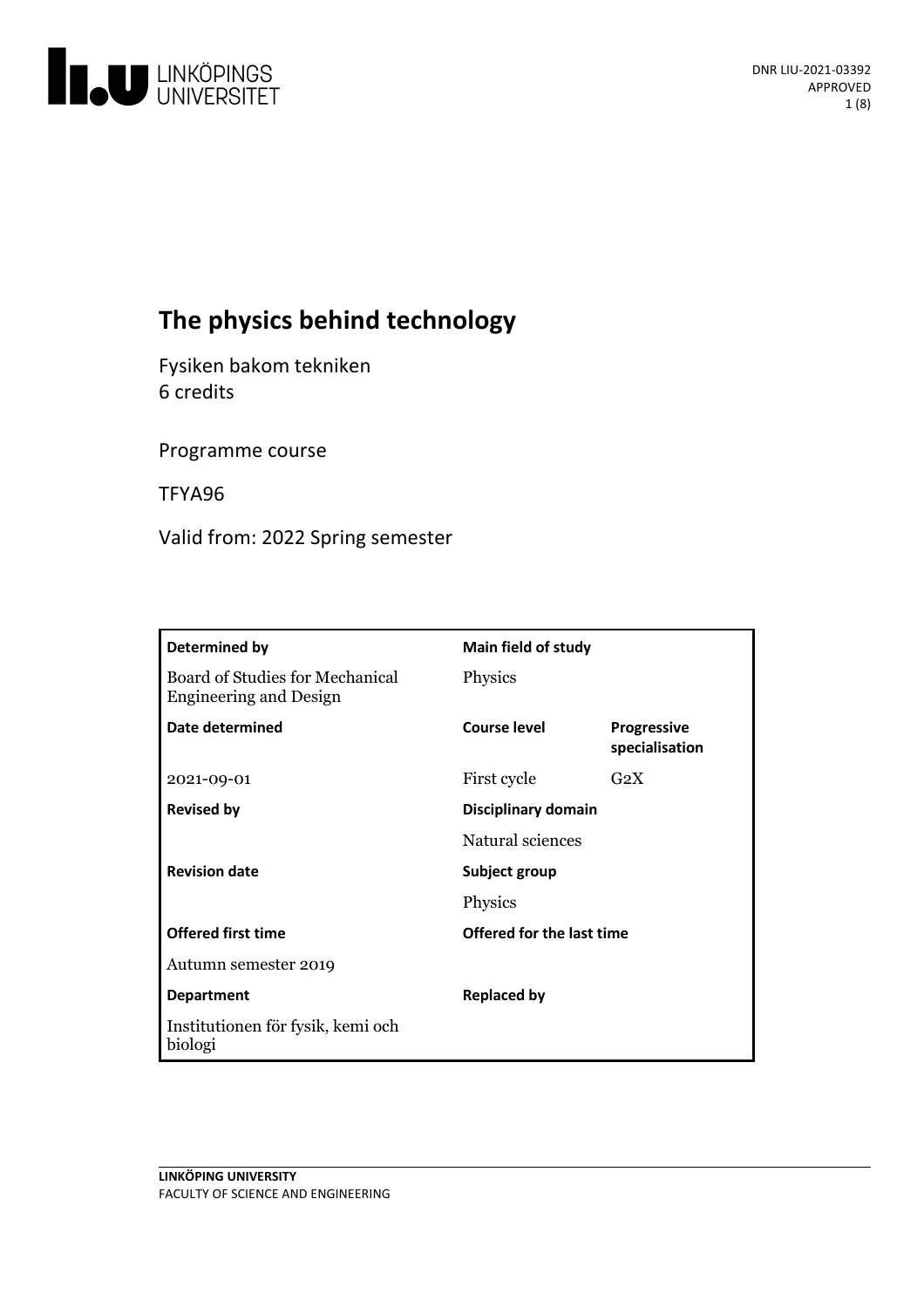## Course offered for

- Master of Science in Design and Product Development
- Master of Science in Energy Environment Management
- Master of Science in Industrial Engineering and Management
- Master of Science in Information Technology
- Master of Science in Mechanical Engineering
- Master of Science in Industrial Engineering and Management International

## Prerequisites

Basic mathematics (algebra, calculus) and physics.

## Intended learning outcomes

The course will provide an orientation on the principles and theories of natural science (mainly in physics), how these can be used in technical applications and how they relate to material science. After completing the course the student shall, within the respective field: - have <sup>a</sup> good understanding of the most important principles and theoretical

descriptions that define the area

- be able to describe some area-related technical applications

- be able to describe some area-related material aspects<br>Furthermore, the student will after completion of the course:

- have a good knowledge of the engineer's tools for problem solving

- be able to perform theoretical and experimental problem solving and present the obtained results

## Course content

The course includes the following sections (fields): Electromagnetism, Optics, Acoustics, Nanotechnology, Modern Physics, Energy (battery technology, fuel cells and solar cells).

# Teaching and working methods

Each section of the course corresponds to a field of natural science. On the corresponding lectures the most important theoretical relationships and physical principles are described. In addition, technical applications and important materials science aspects are presented. For each section, an engineering-related task connected to the area is also solved. A continuous examination is conducted via tests at the lectures (one test per section).

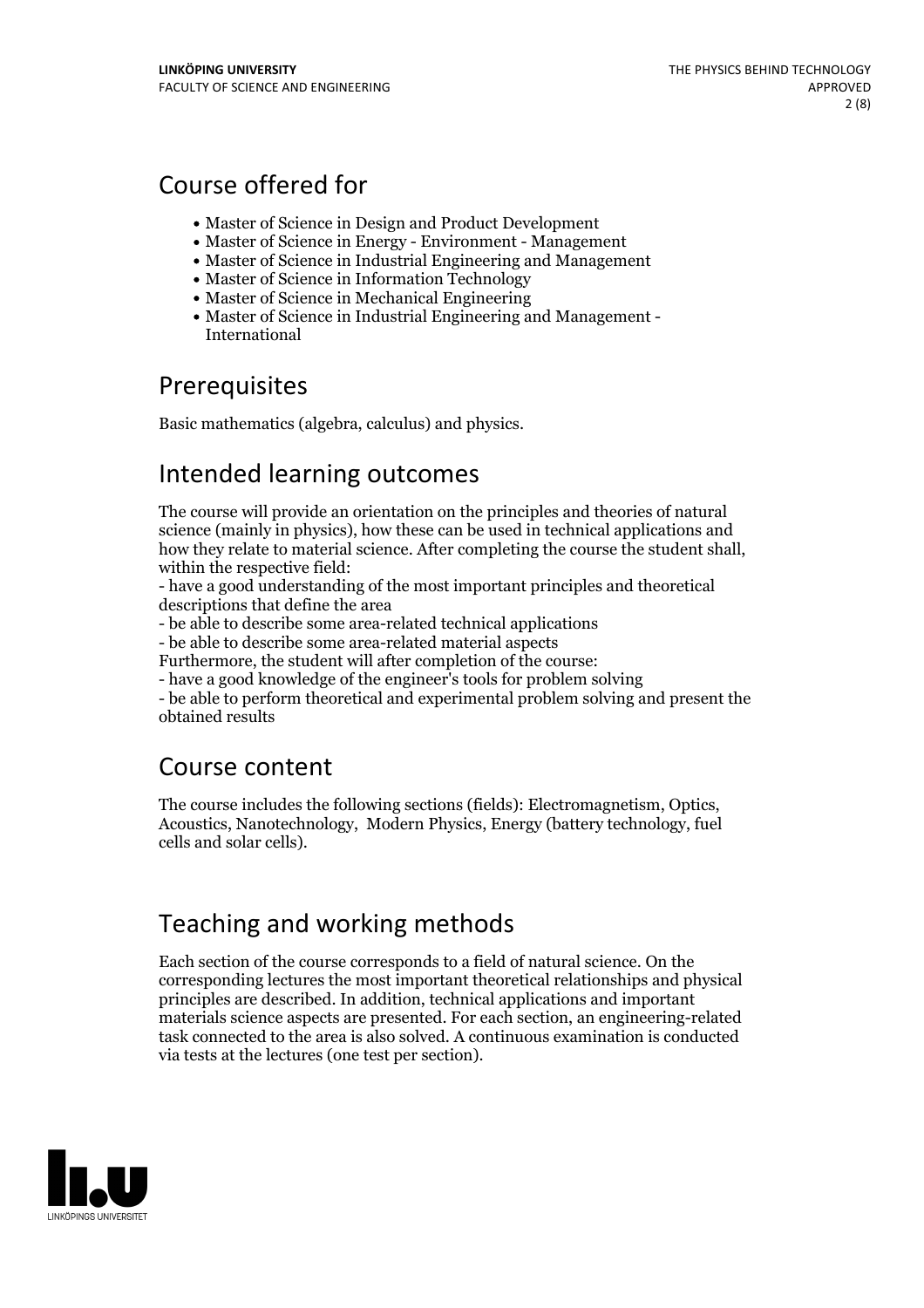## Examination

| UPG <sub>3</sub> Group exercises      | 2 credits              | U, G |
|---------------------------------------|------------------------|------|
| UPG2 Continuous examination           | 2.5 credits U, 3, 4, 5 |      |
| LAB <sub>2</sub> Laboratory exercises | 1.5 credits            | U.G  |

## Grades

Four-grade scale, LiU, U, 3, 4, 5

# Other information

## **About teaching and examination language**

The teaching language is presented in the Overview tab for each course. The examination language relates to the teaching language as follows:

- If teaching language is "Swedish", the course as a whole could be given in Swedish, or partly in English. Examination language is Swedish, but parts
- If teaching language is "English", the course as a whole is taught in English. Examination language is English. <br>• If teaching language is "Swedish/English", the course as a whole will be
- taught in English if students without prior knowledge of the Swedish language participate. Examination language is Swedish or English depending on teaching language.

## **Other**

The course is conducted in a manner where both men's and women's experience and knowledge are made visible and developed.

The planning and implementation of a course should correspond to the course syllabus. The course evaluation should therefore be conducted with the course syllabus as a starting point.

If special circumstances prevail, the vice-chancellor may in a special decision specify the preconditions for temporary deviations from this course syllabus, and delegate the right to take such decisions.

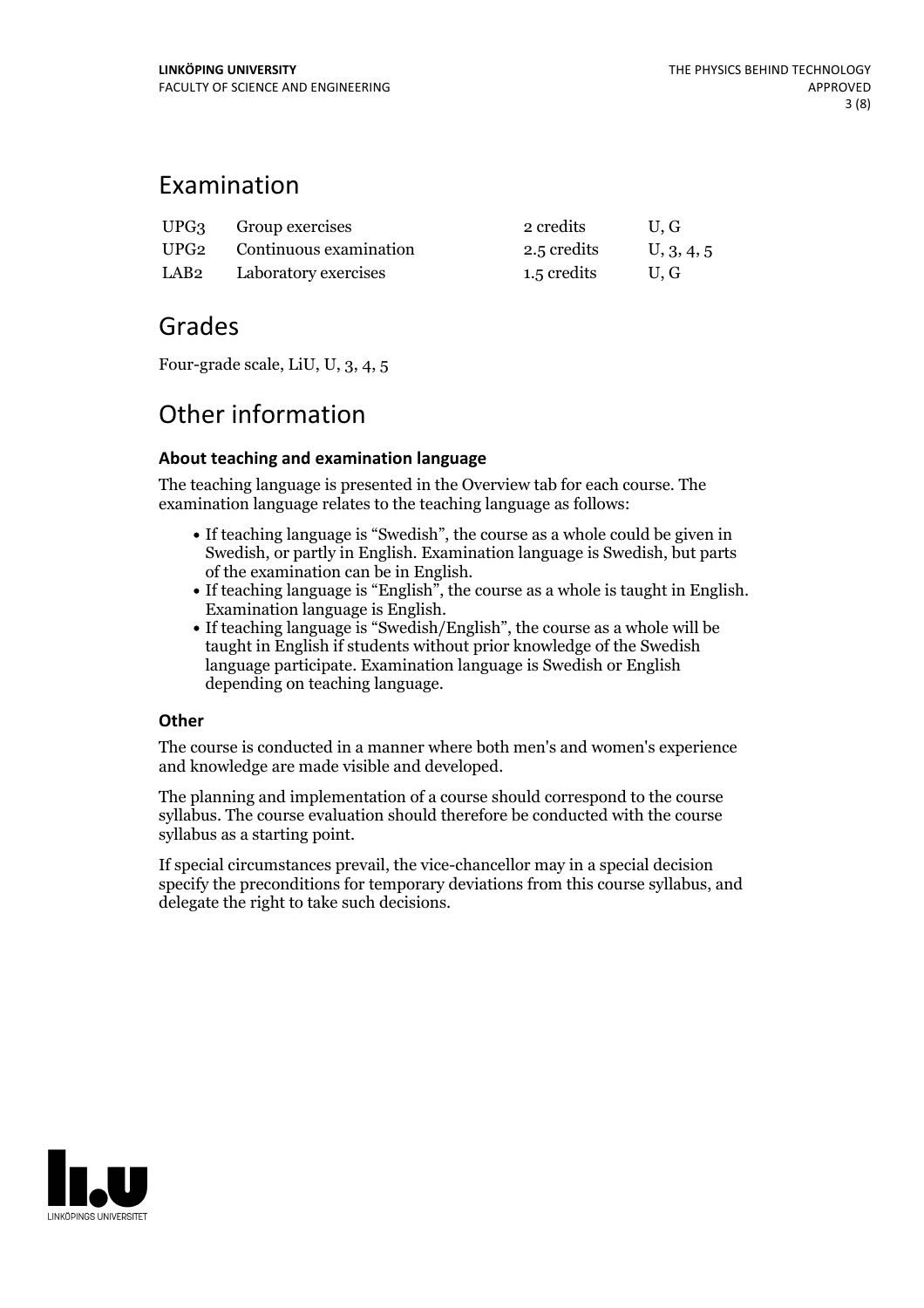## **Common rules**

### Course syllabus

A syllabus must be established for each course. The syllabus specifies the aim and contents of the course, and the prior knowledge that a student must have in order to be able to benefit from the course.

## Timetabling

Courses are timetabled after a decision has been made for this course concerning its assignment to a timetable module.

### Interruption in and deregistration from a course

The LiU decision, Guidelines concerning confirmation of participation in education (Dnr LiU-2020-02256), states that interruptions in study are to be recorded in Ladok. Thus, all students who do not participate in a course for which they have registered must record the interruption, such that the registration on the course can be removed. Deregistration from or interrupting a course is carried out using <sup>a</sup> web-based form: https://www.lith.liu.se/for- [studenter/kurskomplettering?l=en.](https://www.lith.liu.se/for-studenter/kurskomplettering?l=en)

## Cancelled courses and changes to the course syllabus

Courses with few participants (fewer than 10) may be cancelled or organised in a manner that differs from that stated in the course syllabus. The Dean is to deliberate and decide whether a course is to be cancelled or changed from the course syllabus.

## Guidelines relating to examinations and examiners

For details, see Guidelines for education and examination for first-cycle and second-cycle education at Linköping University, Dnr LiU-2020-04501 [\(http://styrdokument.liu.se/Regelsamling/VisaBeslut/917592\)](http://styrdokument.liu.se/Regelsamling/VisaBeslut/917592).

An examiner must be employed as a teacher at LiU according to the LiU Regulations for Appointments, Dnr LiU-2021-01204 [\(https://styrdokument.liu.se/Regelsamling/VisaBeslut/622784](https://styrdokument.liu.se/Regelsamling/VisaBeslut/622784)). For courses in second-cycle, the following teachers can be appointed as examiner: Professor (including Adjunct and Visiting Professor), Associate Professor (including Adjunct), Senior Lecturer (including Adjunct and Visiting Senior Lecturer), Research Fellow, or Postdoc. For courses in first-cycle, Assistant Lecturer (including Adjunct and Visiting Assistant Lecturer) can also be appointed as examiner in addition to those listed for second-cycle courses. In exceptional cases, a Part-time Lecturer can also be appointed as an examiner at both first- and second cycle, see Delegation of authority for the Board of Faculty of Science and Engineering.

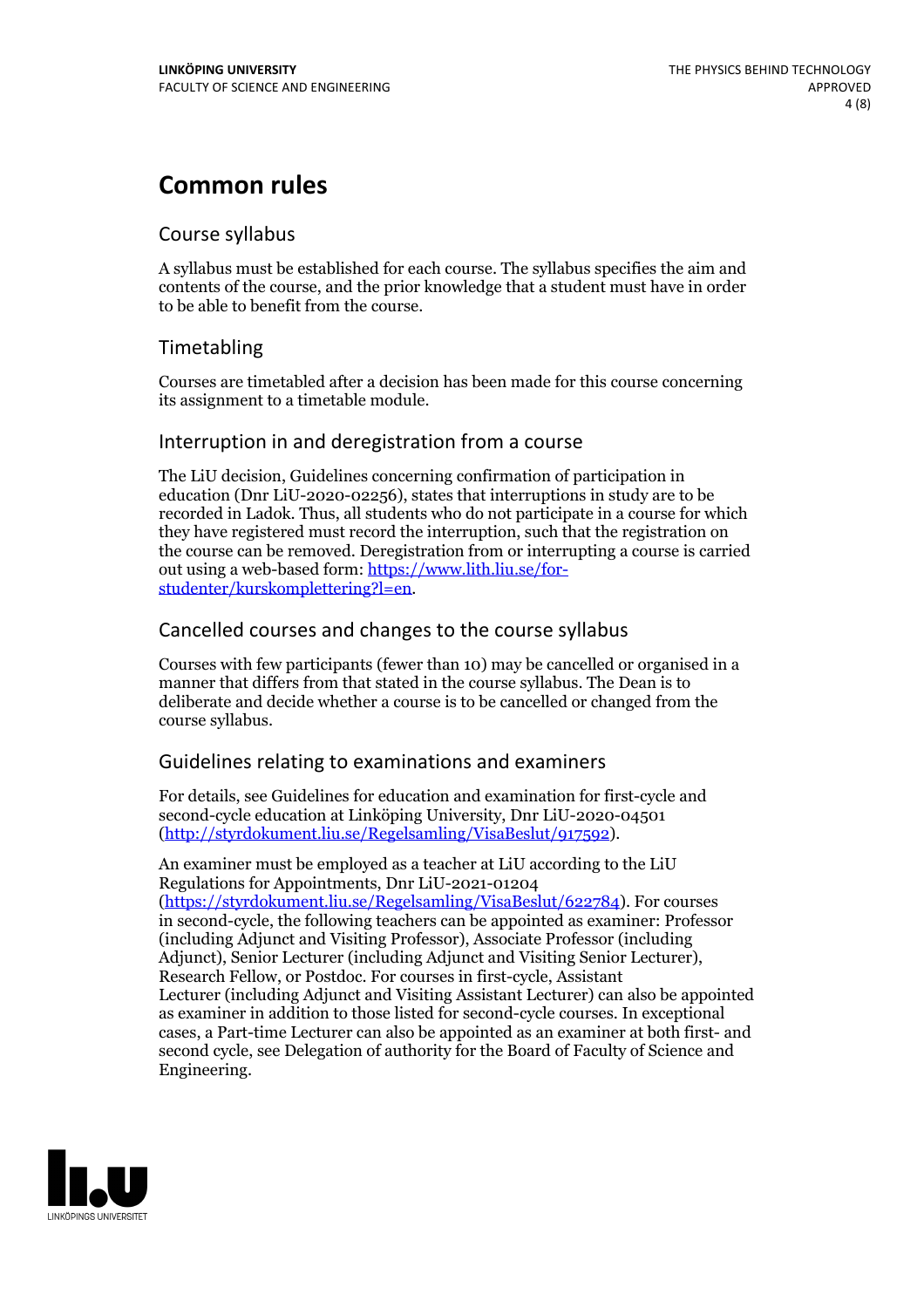## Forms of examination

#### **Principles for examination**

Written and oral examinations and digital and computer-based examinations are held at least three times a year: once immediately after the end of the course, once in August, and once (usually) in one of the re-examination periods. Examinations held at other times are to follow a decision of the faculty programme board.

Principles for examination scheduling for courses that follow the study periods:

- courses given in VT1 are examined for the first time in March, with re-examination in June and August
- courses given in VT2 are examined for the first time in May, with re-examination in August and October
- courses given in HT1 are examined for the first time in October, with re-examination in January and August
- courses given in HT2 are examined for the first time in January, with re-examination in March and in August.

The examination schedule is based on the structure of timetable modules, but there may be deviations from this, mainly in the case of courses that are studied and examined for several programmes and in lower grades (i.e. 1 and 2).

Examinations for courses that the faculty programme board has decided are to be held in alternate years are held three times during the school year in which the course is given according to the principles stated above.

Examinations for courses that are cancelled orrescheduled such that they are not given in one or several years are held three times during the year that immediately follows the course, with examination scheduling that corresponds to the scheduling that was in force before the course was cancelled or rescheduled.

When a course, or a written examination (TEN, DIT, DAT), is given for the last time, the regular examination and two re-examinations will be offered. Thereafter, examinations are phased out by offering three examinations during the following academic year at the same times as the examinations in any substitute course. If there is no substitute course, three examinations will be offered during re- examination periods during the following academic year. Other examination times are decided by the faculty programme board. In all cases above, the examination is also offered one more time during the academic year after the following, unless the faculty programme board decides otherwise. In total, 6 re-examinations are offered, of which 2 are regular re-examinations. In the examination registration system, the examinations given for the penultimate time and the last time are denoted.

If a course is given during several periods of the year (for programmes, or on different occasions for different programmes) the faculty programme board or boards determine together the scheduling and frequency of re-examination occasions.

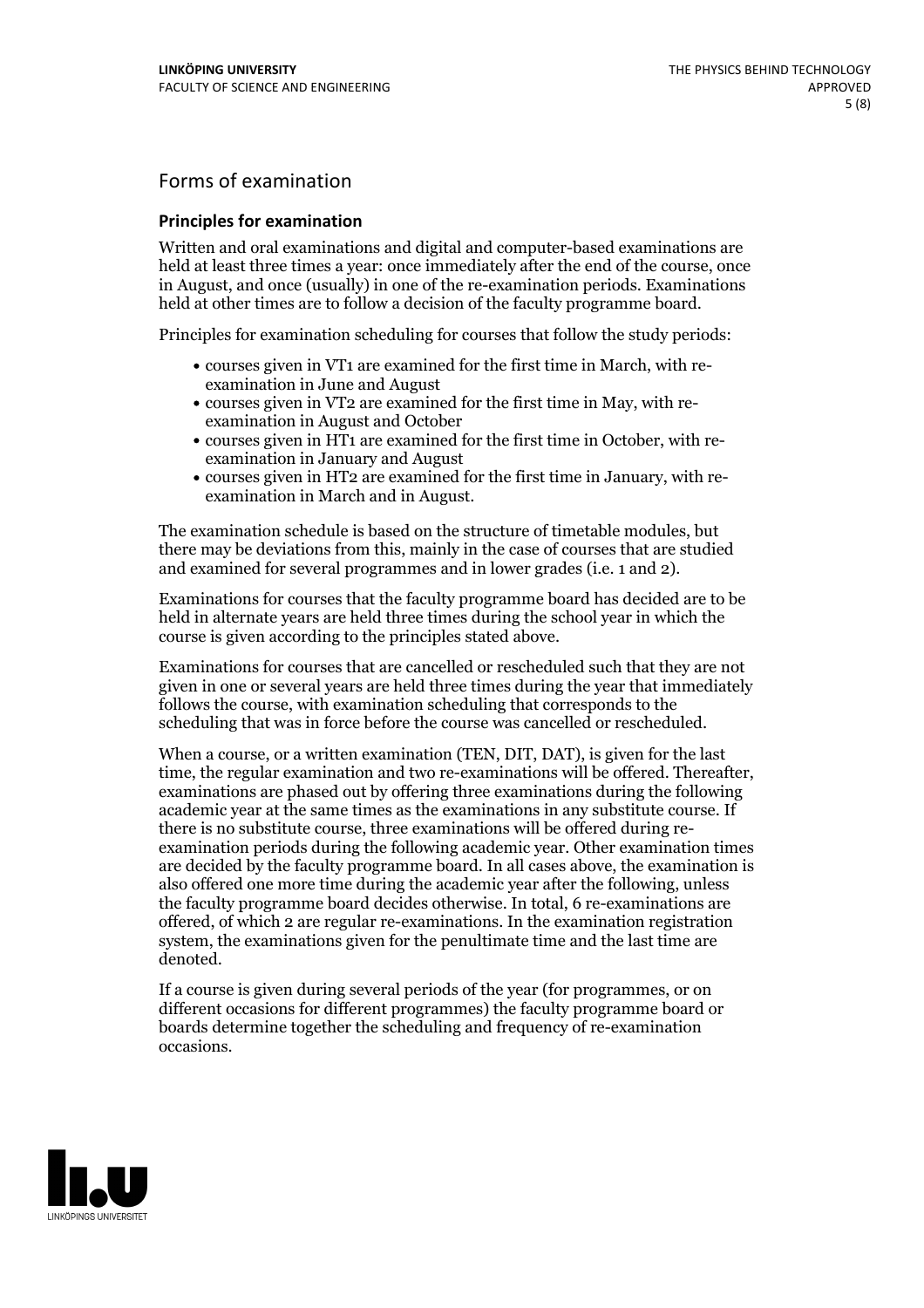#### **Retakes of other forms of examination**

Regulations concerning retakes of other forms of examination than written examinations and digital and computer-based examinations are given in the LiU guidelines for examinations and examiners, [http://styrdokument.liu.se/Regelsamling/VisaBeslut/917592.](http://styrdokument.liu.se/Regelsamling/VisaBeslut/917592)

#### **Course closure**

For Decision on Routines for Administration of the Discontinuation of Educational Programs, Freestanding Courses and Courses in Programs, see DNR LiU-2021-04782. After a decision on closure and after the end of the discontinuation period, the students are referred to a replacement course (or similar) according to information in the course syllabus or programme syllabus. If a student has passed some part/parts of a closed program course but not all, and there is an at least partially replacing course, an assessment of crediting can be made. Any crediting of course components is made by the examiner.

#### **Registration for examination**

In order to take an written, digital or computer-based examination, registration in advance is mandatory, see decision in the university's rule book [https://styrdokument.liu.se/Regelsamling/VisaBeslut/622682.](https://styrdokument.liu.se/Regelsamling/VisaBeslut/622682) An unregistered student can thus not be offered a place. The registration is done at the Student Portal or in the LiU-app during the registration period. The registration period opens 30 days before the date of the examination and closes 10 days before the date of the examination. Candidates are informed of the location of the examination by email, four days in advance.

### **Code of conduct for students during examinations**

Details are given in a decision in the university's rule book: <http://styrdokument.liu.se/Regelsamling/VisaBeslut/622682>.

#### **Retakes for higher grade**

Students at the Institute of Technology at LiU have the right to retake written examinations and digital and computer-based examinations in an attempt to achieve a higher grade. This is valid for all examination components with code "TEN", "DIT" and "DAT". The same right may not be exercised for other examination components, unless otherwise specified in the course syllabus.

A retake is not possible on courses that are included in an issued degree diploma.

#### **Grades**

The grades that are preferably to be used are Fail (U), Pass (3), Pass not without distinction  $(4)$  and Pass with distinction  $(5)$ .

- Grades U, 3, 4, 5 are to be awarded for courses that have written or digital examinations.<br>• Grades Fail (U) and Pass (G) may be awarded for courses with a large
- degree of practical components such as laboratory work, project work and

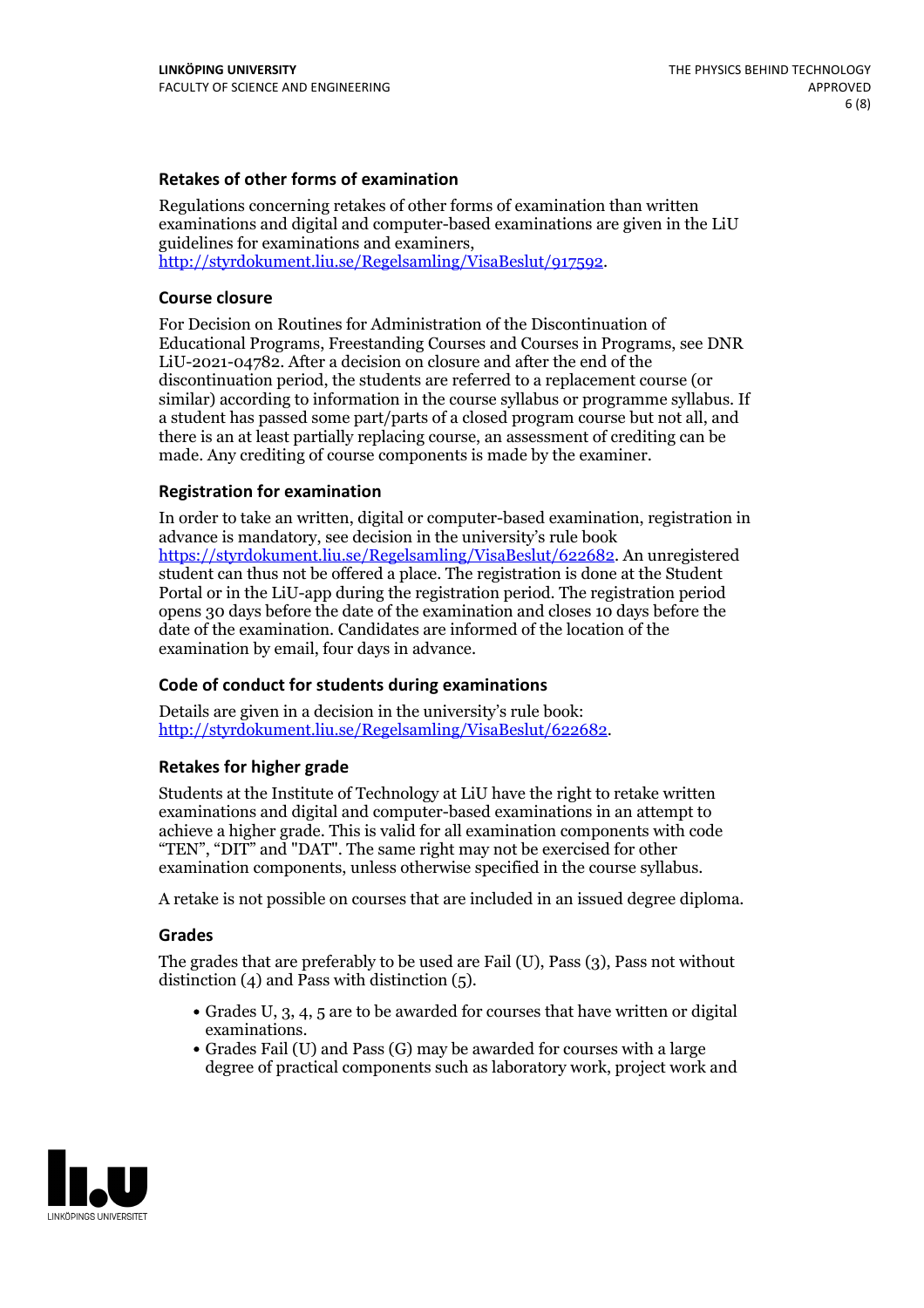group work.<br>• Grades Fail (U) and Pass (G) are to be used for degree projects and other independent work.

#### **Examination components**

The following examination components and associated module codes are used at the Faculty of Science and Engineering:

- Grades U, 3, 4, 5 are to be awarded for written examinations (TEN) and
- digital examinations (DIT).<br>• Examination components for which the grades Fail (U) and Pass (G) may be awarded are laboratory work (LAB), project work (PRA), preparatory written examination (KTR), digital preparatory written examination (DIK), oral examination (MUN), computer-based examination (DAT), home
- assignment (HEM), and assignment (UPG).<br>• Students receive grades either Fail (U) or Pass (G) for other examination components in which the examination criteria are satisfied principally through active attendance such as tutorial group (BAS) or examination item
- (MOM).<br>• Grades Fail (U) and Pass (G) are to be used for the examination components Opposition (OPPO) and Attendance at thesis presentation (AUSK) (i.e. part of the degree project).

In general, the following applies:

- 
- Mandatory course components must be scored and given <sup>a</sup> module code. Examination components that are not scored, cannot be mandatory. Hence, it is voluntary to participate in these examinations, and the voluntariness must be clearly stated. Additionally, if there are any associated conditions to
- the examination component, these must be clearly stated as well.<br>• For courses with more than one examination component with grades U,3,4,5, it shall be clearly stated how the final grade is weighted.

For mandatory components, the following applies (in accordance with the LiU Guidelines for education and examination for first-cycle and second-cycle education at Linköping University,<br>[http://styrdokument.liu.se/Regelsamling/VisaBeslut/917592\)](http://styrdokument.liu.se/Regelsamling/VisaBeslut/917592):

If special circumstances prevail, and if it is possible with consideration of the nature of the compulsory component, the examiner may decide to replace the compulsory component with another equivalent component.

For possibilities to alternative forms of examinations, the following applies (in accordance with the LiU Guidelines for education and examination for first-cycle [http://styrdokument.liu.se/Regelsamling/VisaBeslut/917592\)](http://styrdokument.liu.se/Regelsamling/VisaBeslut/917592):

If the LiU coordinator for students with disabilities has granted a student the right to an adapted examination for a written examination in an examination hall, the student has the right to it.